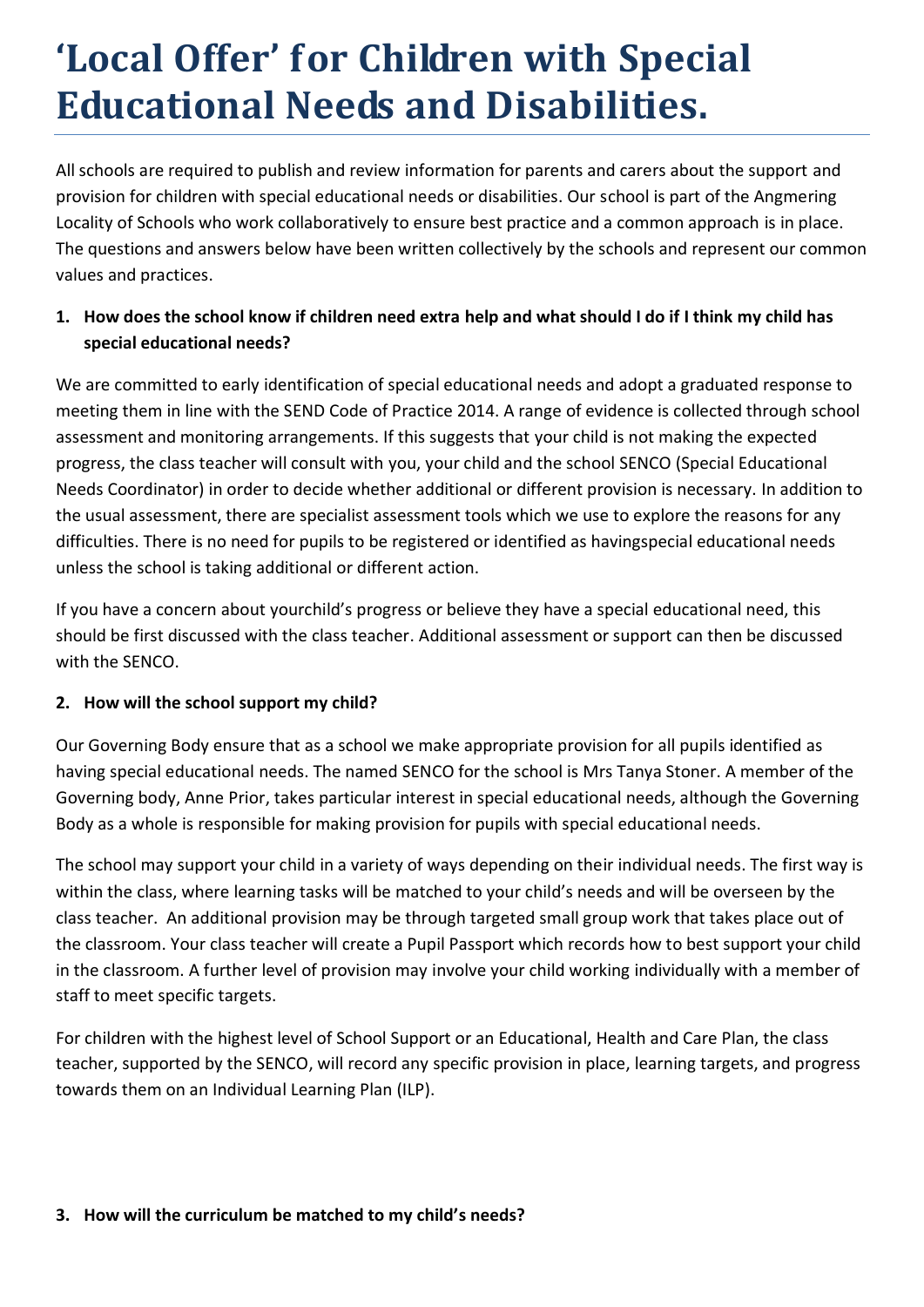Our school strives to provide an engaging and exciting curriculum for all children. Your child's class teacher will plan for the variety of needs in the classroom by providing appropriate tasks andachievable outcomes to consolidate and extend children's learning. For children with special educational needs, the teacher may provide different resources for children to use or there may be an adult to assist a small group of children to complete the task as independently as possible.

## **4. How will I know how my child is doing and how will you help me to support my child's learning?**

In addition to the regular parent meetings, you will be kept regularly informed of your child's progress by agreeing and sharing your child's Individual Education Plan with the class teacher. This will identify the next steps for your child to make progress and how the school and you can help them. Progress will be monitored and reviewed termly to ensure that both you and your child can express your views and are fully involved in decisions.Regular contact may be communicated through a home/school link book, emails, telephone calls or meetings.

# **5. What support will there be for my child's overall well-being?**

We aim to develop children's emotional and social well-being in partnership with parents and carers. In some cases this maybe provided by specialist support such as our Learning mentor, Mrs Viv Pollard, who works with children where there are external barriers to their learning, such as low self-esteem and confidence or specific events such as bereavement, divorce etc. We also have access to a Play Therapist, who currently works in the school once a week with specific children that we feel would benefit. Healthcare plans and pastoral support plans can be used to meet specific needs. These plans are created in collaboration with school, parents and the pupil, and they are monitored and reviewed at agreed intervals.

## **6. What specialist services and expertise are available at or accessed by the school?**

External support services play an important part in helping the school identify, assess and make provision for children with special education needs.

These include:

- Regular visits from the nominated Educational Psychologist for the school.
- Seeking advice from specialist advisory teaching services for children with sensory impairment or physical difficulties or from services like Occupational Therapy Service.
- Advice and support from the Speech and Language Therapist and contributions to the reviews of pupils with significant speech and language difficulties.
- Advice and support from the Primary Mental Health Worker and local Child and Adolescent Mental Health Service (CAMHS) for children with emotional and behavioural needs.
- Advice and support from the school nurse and community paediatrician (Child Development Centre).
- Multi-agency meetings (known as the Children and Young Person Planning Forum or CYPPF), with representatives from Children and Family Services, Social Care and Health. These are held to ensure effective collaboration in identifying and making provision for vulnerable pupils.
- Targeted support for families on a variety of issues through the Family Link Worker service.
- Referral to the Education Welfare Officer service.

Before the school make any referral to a specialist service we will always gain your permission.

## **7. What training is the staff supporting children special educational needs having?**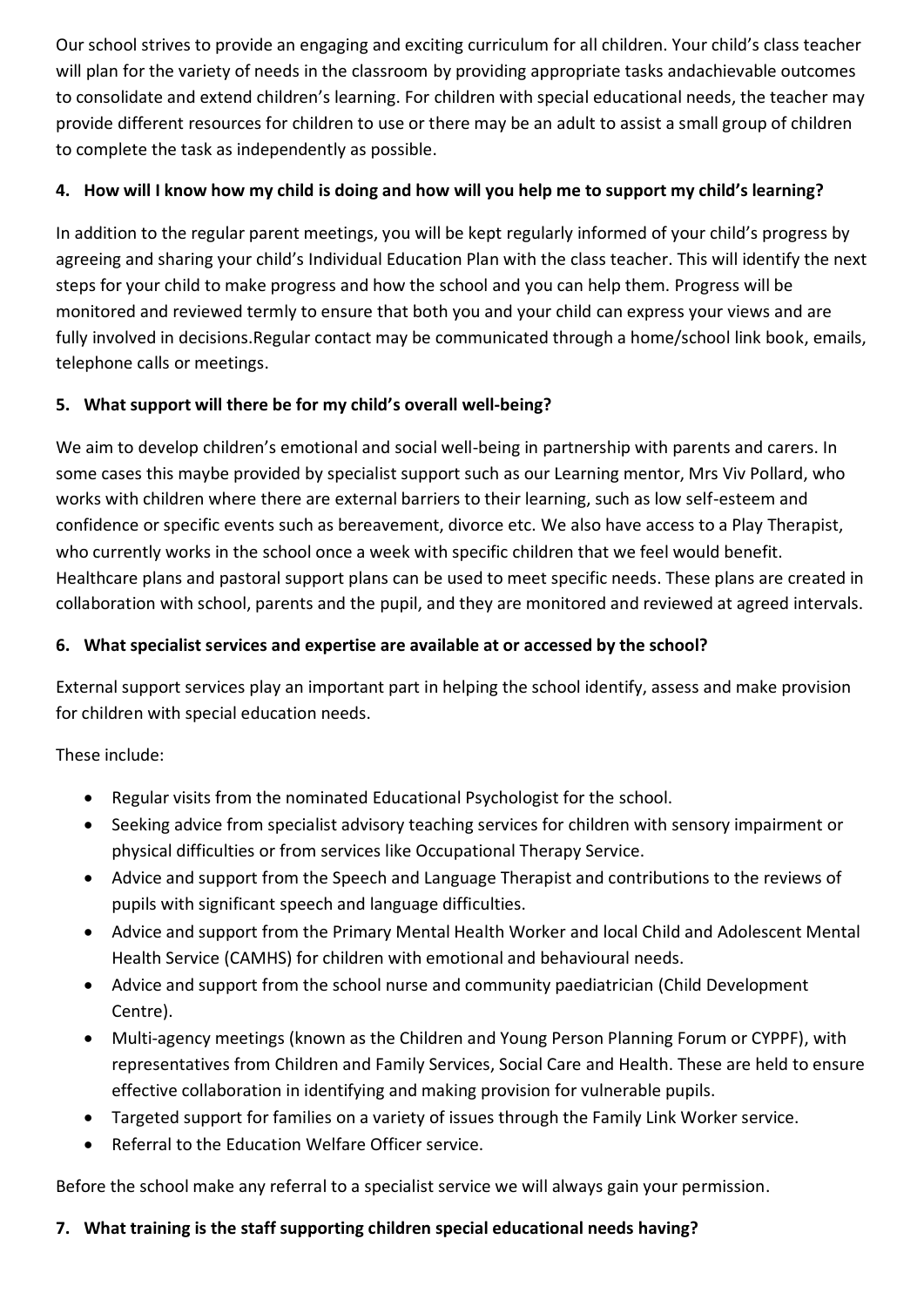We regularly audit of the training needs for all staff taking into account school priorities and personal professional development. Particular support is given to new members of staff and to training that addresses children's specific needs. The SENCOs of each school within the Angmering Locality meet together each term to share good practice and this is a strength of our group of schools. The school can also draw on local expertise through the Angmering ASCEND SEND Hub Network.

## **8. How will my child be included in activities outside the classroom including school trips?**

It is the school's policy to enable every child to participate as fully as possible in all elements of the wider curriculum. We ensure that all children attend school trips and residential visits with support as appropriate. Where necessary, the school will meet with parents and carers to discuss individual needs prior to any visit or activity.

## **9. How accessible is the setting?**

Our school has an accessibility policy which is reviewed regularly. As part of this review, we ensure that the school environment is accessible for all children, including those with physical and sensory needs or where English is not a first language. The school has access and disabled toilet facilities for adults and children.

# **10. How will the school prepare and support my child to join the school and transfer to the next stage of education or life?**

When you apply for a place for your child at the school, we encourage you to share your concerns about your child's special educational needs or pass on information about any specialist support or agencies already working with you. We will contact any previous educational establishments for relevant information. Any practical arrangements can then be discussed and put in place.

At the end of the school year or if your child moves to another setting, the relevant staff communicate to pass on information and ensure that transition arrangements are in place.

# **11. How are the school's resources allocated and matched to children's individual special educational needs?**

The school receives money on an annual basis to support provision for special educational needs. This is based on the number of pupils on roll who are on the 'SEN register' and this varies from year to year. The money is allocated annually by the Governing Body when setting the school's budget. It is used to pay for staffing and resources which support children with special educational needs throughout the school.

On top of this resource, there may be additional funding from the Government and West Sussex County Council to support individual children on specific programmes. This includes 'Pupil Premium' money and additional funds for children with a Educational, Health and Care Plan.

## **12. How is the decision made about the support my child will receive?**

Every child's needs are carefully assessed and decisions are then made based on the ability of a child to access the curriculum and make progress. The school SENCO will work closely with you, your child and all staff to discuss relevant interventions, adult support and advice from specialist services to make best use of available resources. We regularly assess the impact of any additional support and resources and report children's progress to parents.

## **13. Who can I contact for further information?**